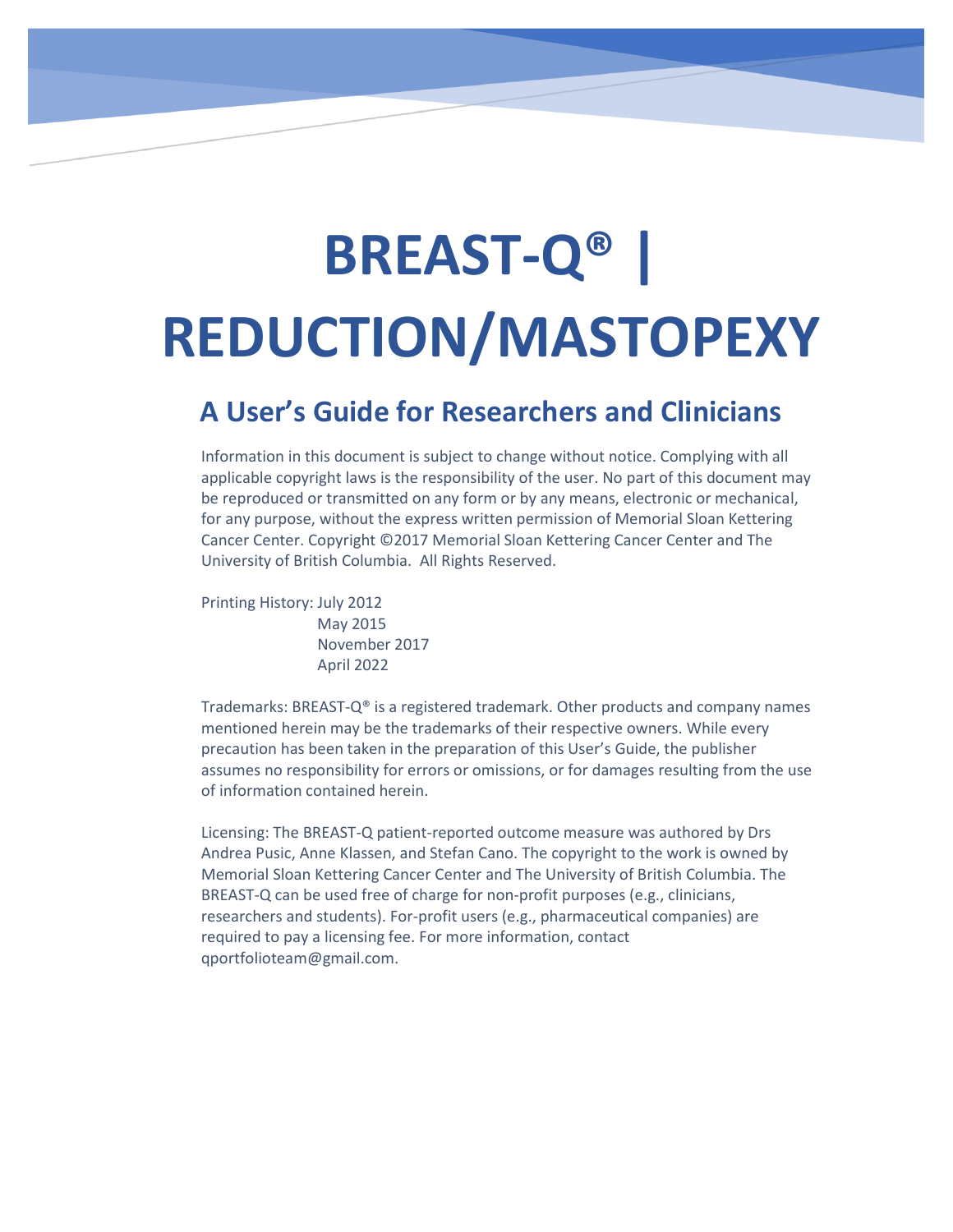## **Table of Contents**

| 1. What is the BREAST-Q?                                                       | $\overline{2}$ |
|--------------------------------------------------------------------------------|----------------|
| 2. How was the BREAST-Q Developed and Validated?                               | $\overline{2}$ |
| 3. How many BREAST-Q Modules are there?                                        | 4              |
| 4. Is there Normative Data for the BREAST-Q   Reduction/Mastopexy?             | 4              |
| 5. BREAST-Q   Reduction/Mastopexy Scales                                       | 5              |
| 6. Administration of the BREAST-Q                                              | 6              |
| 7. Scoring the BREAST-Q Version 1.0                                            | 7              |
| 8. Scoring the BREAST-Q Version 2.0                                            | 7              |
| 9. Conditions of Use                                                           | 8              |
| <b>10. Frequently Asked Questions</b>                                          | 9              |
| 11. Acknowledgements                                                           | 12             |
| 12. Publications Related to BREAST-Q Development and Validation                | 12             |
| <b>APPENDIX 1: Modifications to BREAST-Q Version 1.0 to create Version 2.0</b> | 13             |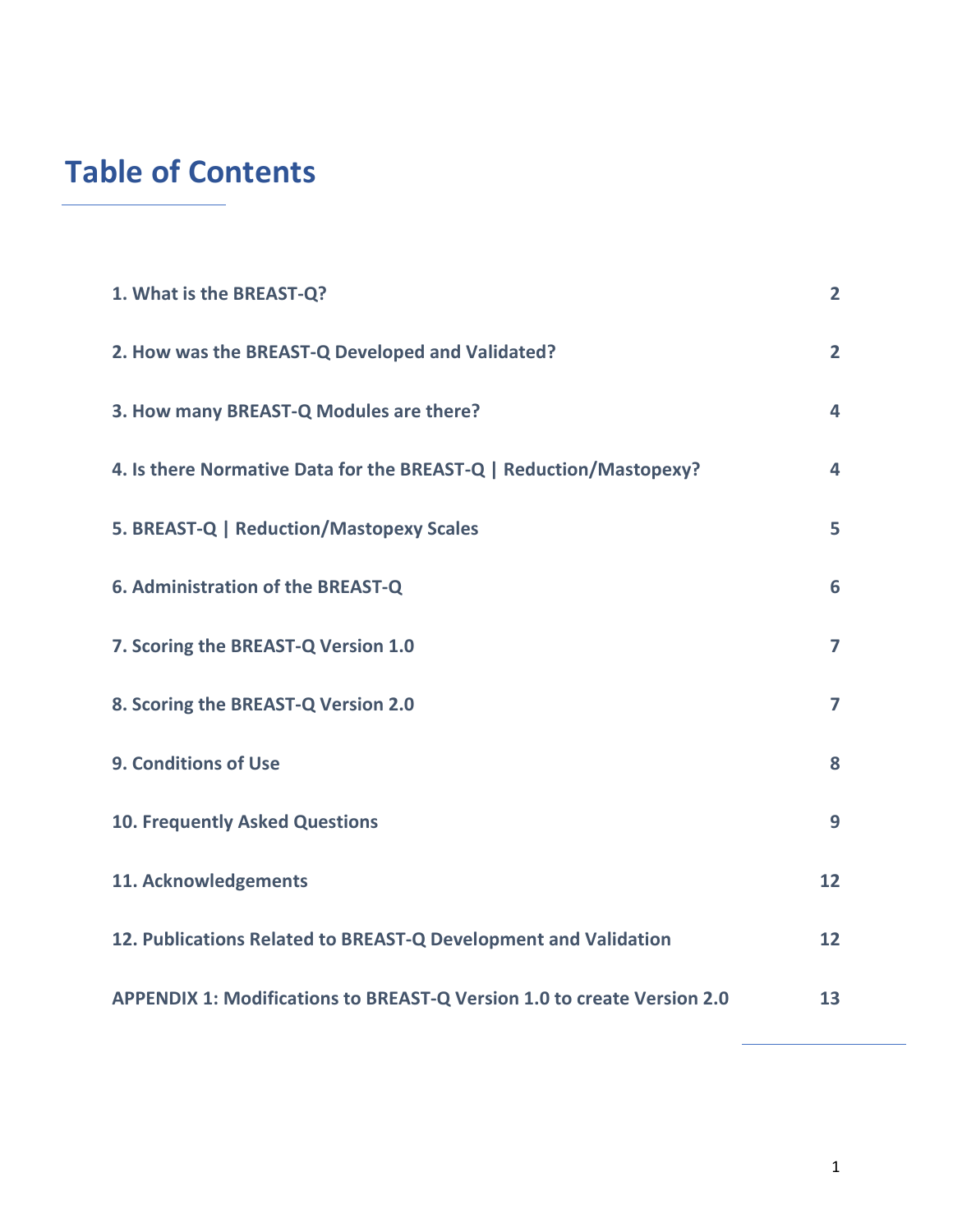## <span id="page-2-0"></span>**1. What is the BREAST-Q?**

The BREAST-Q is a rigorously developed patient-reported outcome measure (PROM) designed to evaluate outcomes among women undergoing different types of breast surgery from the patient perspective. BREAST-Q Version 1.0 was published in 2009 and Version 2.0 was published in 2017. Version 2.0 was tested in a much larger sample and the scores derived for the two versions are comparable. Appendix 1 shows the minor modifications made for Version 2.0.

## <span id="page-2-1"></span>**2. How was the BREAST-Q Developed and Validated?**

The BREAST-Q represents a new generation of PROMs developed using a modern psychometric approach called Rasch Measurement Theory (RMT). In RMT, scales that compose a PROM are designed to measure and score a unidimensional construct. In scale development, data that meet the requirement of the Rasch model provide interval-level measurement. When a scale has high content validity and is targeted to measure a concept as experienced by a sample, accurate tracking of clinical change can be achieved. In addition to their use in research studies, BREAST-Q scales can be used with individual patients to inform clinical care.

We followed internationally recommended guidelines for PROM development to ensure that the BREAST-Q meets the requirements of regulatory bodies. The BREAST-Q was developed using an iterative multiphase mixed methods approach. In phase 1, a systematic literature review was conducted to identify PROMs developed and validated for use in cosmetic and reconstructive breast surgery patients [1]. This study concluded that a valid, reliable, and responsive instrument PROM for breast surgery was lacking.

To develop the BREAST-Q, in 2004, in-depth qualitative interviews were conducted with 48 women who were seeking or had undergone breast surgery [2]. Data were analyzed and used to develop a conceptual framework and preliminary BREAST-Q scales. These scales were shown to clinician experts who were invited to suggest any missing items. The conceptual framework and BREAST-Q scales were refined and shown to 58 women who took part in two separate focus groups. These sessions were used to examine relevance and comprehensiveness of the conceptual framework and draft scales. Further feedback was obtained from clinical experts. Final refinements were made to the BREAST-Q based on cognitive debriefing interviews with 30 women who provided feedback on the relevance, comprehensiveness, and comprehensibility of BREAST-Q items. The content validity of the BREAST-Q was thus well supported by extensive evidence from qualitative studies. Figure 1 shows the BREAST-Q Reduction/Mastopexy conceptual framework, which covers two main domains: quality of life and patient satisfaction.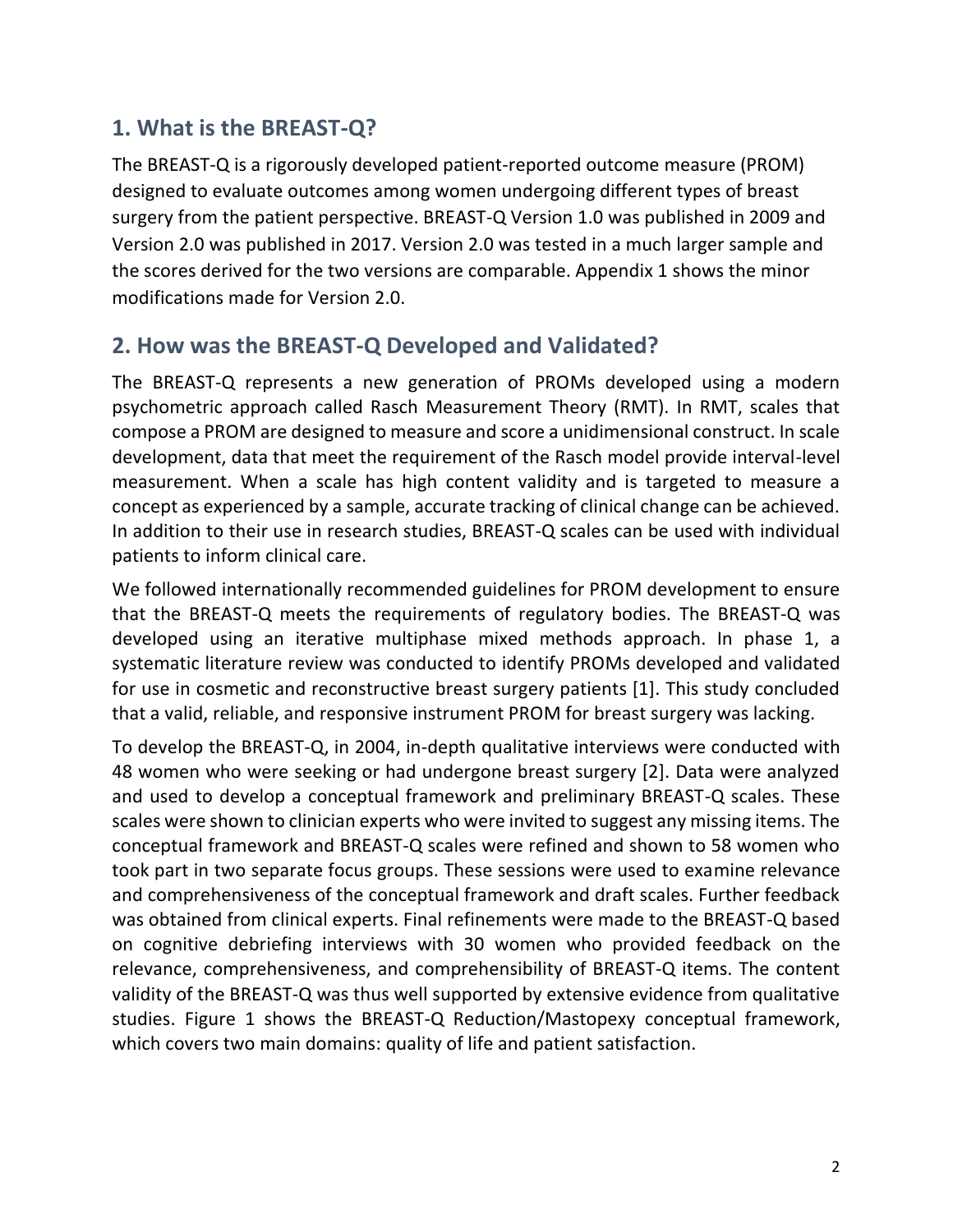### **Figure 1: BREAST-Q | Reduction/Mastopexy conceptual framework**

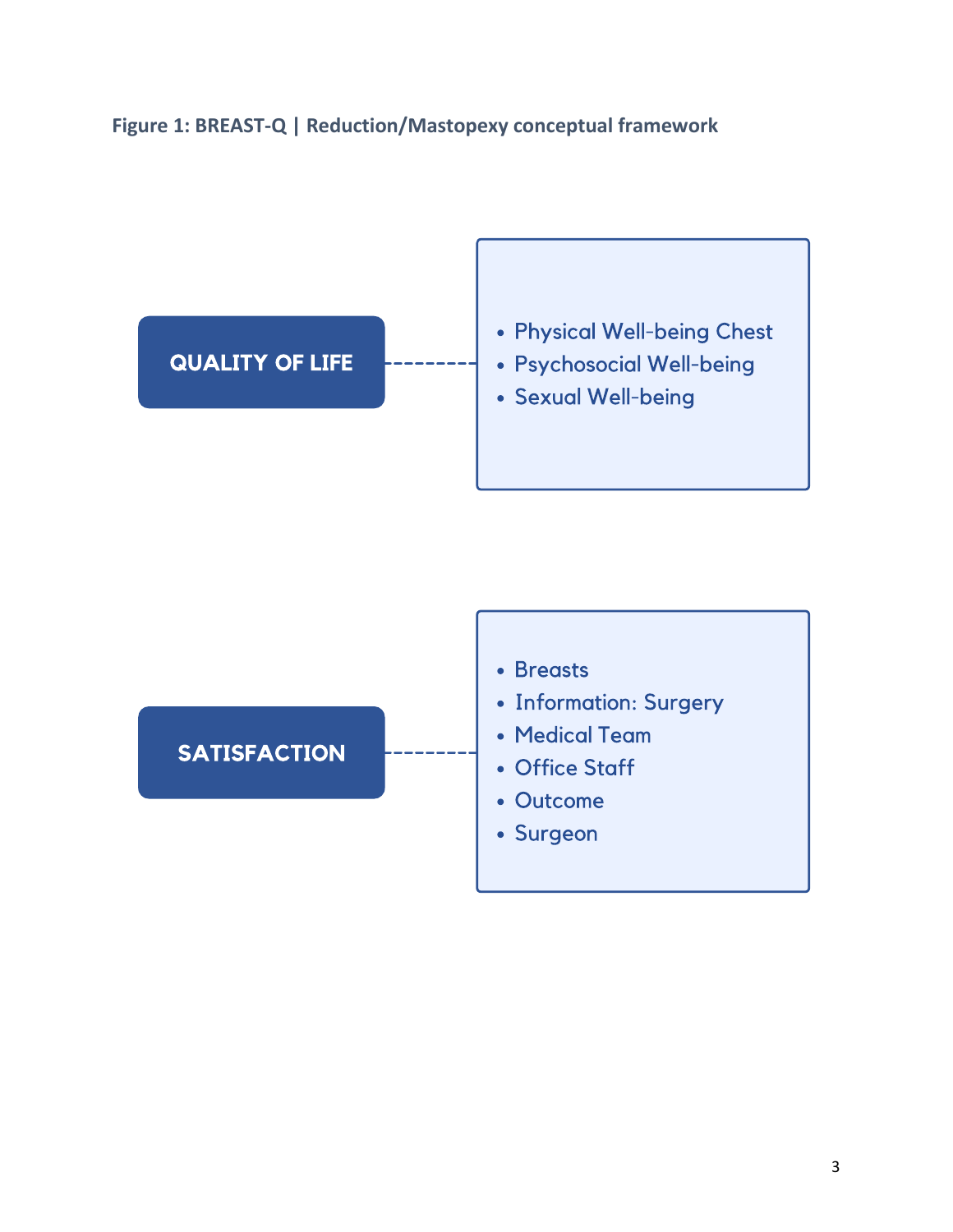In phase 2, the BREAST-Q was field-tested in a sample of 1950 participants, 491 of whom also completed a test-retest survey [3]. The sample included participants who were seeking or had breast augmentation (pre=222, post=179), reduction (pre=148, post=316), and reconstruction (pre=295, post=790). Items that did not function well were removed from BREAST-Q scales. RMT analysis of the item-reduced scales supported the summing of the items to form a total score for each scale in each module. Classical test theory and RMT analyses provided evidence to support the validity and reliability of BREAST-Q scales.

In phase 3, the psychometric performance of the BREAST-Q was reexamined in a separate independent sample of 817 women who were seeking or had breast augmentation (n=158), reduction (n=301), or reconstruction (n=358) [4]. BREAST-Q scales exceeded criteria for validity and reliability. Overall, the findings provided support for the use of the BREAST-Q as a tool to study the impact and effectiveness of breast surgery from the patients' perspective.

## <span id="page-4-0"></span>**3. How many BREAST-Q Modules are there?**

The BREAST-Q has separate modules to evaluate outcomes and experiences of care for different types of breast surgery including augmentation, reduction/mastopexy, and breast cancer. This User's Guide describes the BREAST-Q Reduction/Mastopexy module. Separate User's Guides are available for BREAST-Q modules for breast augmentation and breast cancer (Mastectomy, Reconstruction, Breast Conserving Therapy, and Reconstruction Expectations).

## <span id="page-4-1"></span>**4. Is there Normative Data for the BREAST-Q | Reduction/Mastopexy?**

Normative data for the BREAST-Q Reduction/Mastopexy module were collected from 1206 women not actively seeking breast reduction from a large-scale survey [5]. The sample were recruited using the Love Army sample, an online community of women with and without breast cancer. Mean normative scores were as follows: Satisfaction with Breasts, 57 ± 16; Psychosocial Well-being, 68 ± 19; Sexual Well-being, 55 ± 19; and Physical Well-being, 76  $\pm$  11. Normative scores were lower in women with body mass index  $\geq$  30 and bra cup size  $\geq$  D. In comparison to normative Love Army scores, published BREAST-Q scores for women undergoing reduction mammaplasty were lower (worse) for preoperative patients and higher (better) for postoperative patients. For more information, see our publication [5].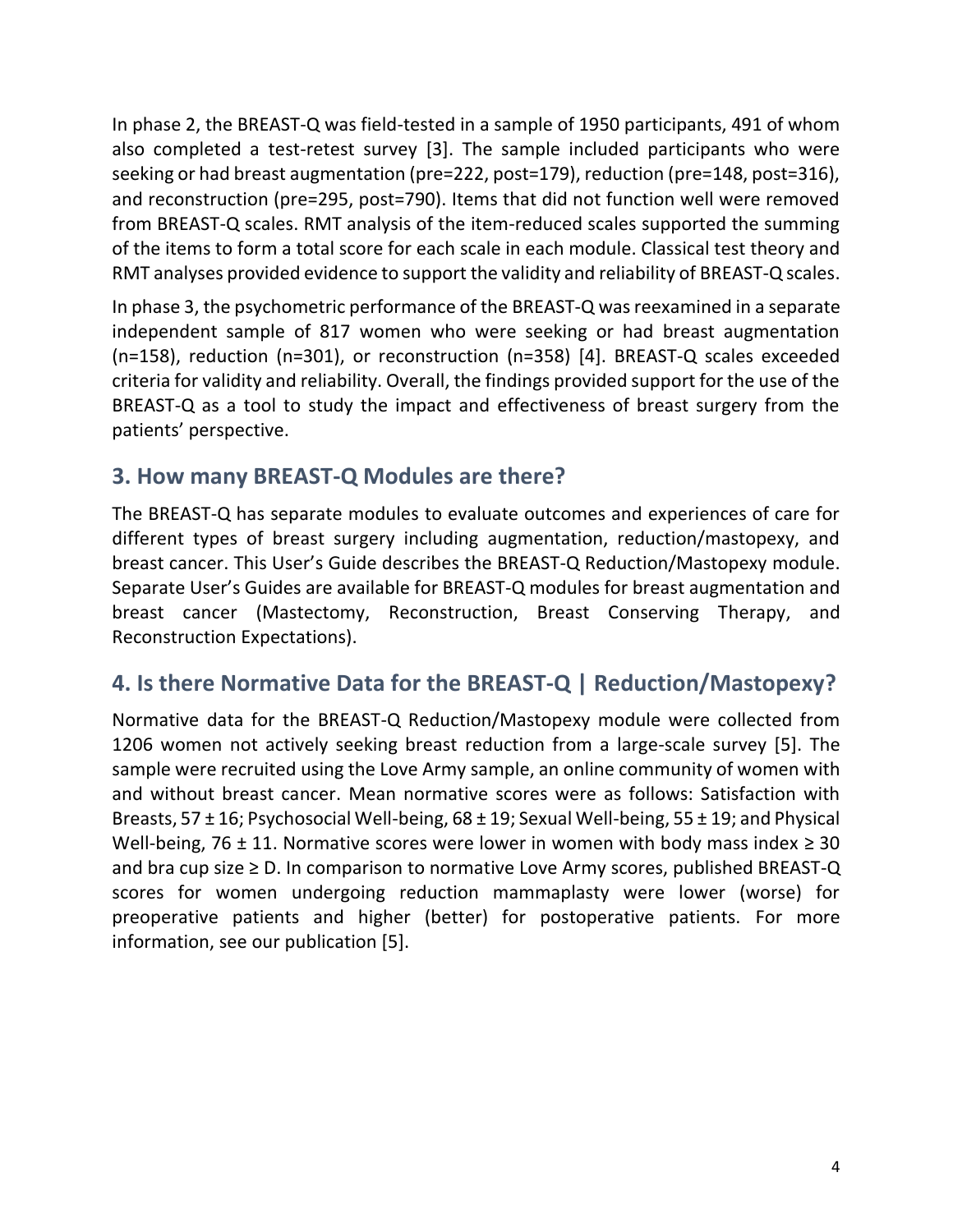## <span id="page-5-0"></span>**5. BREAST-Q | Reduction/Mastopexy Scales**

Table 1 shows the BREAST-Q scales including number of items, response options, recall period, and grade reading level. Below the table is a brief description of the content of each scale.

| <b>Scale Name</b>         | <b>Items</b><br>(Pre/Post) | <b>Response options</b>              | Recall    | <b>Scoring</b> | <b>FK</b><br>(Pre/Post) |
|---------------------------|----------------------------|--------------------------------------|-----------|----------------|-------------------------|
| Satisfaction with Breasts | 11/13                      | dissatisfied $\rightarrow$ satisfied | past week | $0 - 100$      | 1.0/0.9                 |
| Satisfaction with Nipples | 5                          | dissatisfied $\rightarrow$ satisfied | past week | single items   | 4.5                     |
| Outcome                   | 8                          | disagree $\rightarrow$ agree         | n/a       | $0 - 100$      | 6.4                     |
| Information               | 13                         | dissatisfied $\rightarrow$ satisfied | n/a       | $0 - 100$      | 5.6                     |
| Surgeon                   | 12                         | disagree $\rightarrow$ agree         | n/a       | $0 - 100$      | 5.7                     |
| <b>Medical Team</b>       | 7                          | disagree $\rightarrow$ agree         | n/a       | $0 - 100$      | 5.1                     |
| Office Staff              | 7                          | disagree $\rightarrow$ agree         | n/a       | $0 - 100$      | 5.1                     |
| Psychosocial Well-Being   | 9                          | none $\rightarrow$ all of the time   | past week | $0 - 100$      | 6.2                     |
| Sexual Well-Being         | 5                          | none $\rightarrow$ all of the time   | n/a       | $0 - 100$      | 9.0                     |
| Physical Well-Being       | 14                         | none $\rightarrow$ all of the time   | past week | $0 - 100$      | 6.7                     |

**Table 1: Description of BREAST-Q | Reduction/Mastopexy scales and single items**

#### **SATISFACTION**

**Satisfaction with Breasts:** This 13-item scale measures body image in terms of a woman's satisfaction with her breasts. Items cover breast appearance (e.g., size, symmetry), and satisfaction with breasts in relation to how a bra fits and how the breasts look when clothed or unclothed. There are also postoperative only items (e.g., location and appearance of scars).

**Satisfaction with Nipples:** These 5 items are about satisfaction with the appearance of the nipples and areola complexes. Items cover their location on the breast, symmetry, shape, and nipple sensation.

**Satisfaction with Outcome:** This 8-item scale measures a woman's overall appraisal of the outcome of her breast surgery. Items cover whether the woman's expectations were met with respect to the aesthetic outcome, the impact surgery has had upon her life, as well as satisfaction with the decision to have surgery (e.g., "I would do it again").

#### **Satisfaction with Care**

**a. Information:** This 13-item scale measures satisfaction with information provided about breast reduction surgery from the surgeon. Items cover complications and risks (e.g., loss of nipple sensation), implications for future breast cancer screening and breast-feeding, healing and recovery time, how the surgery would be done,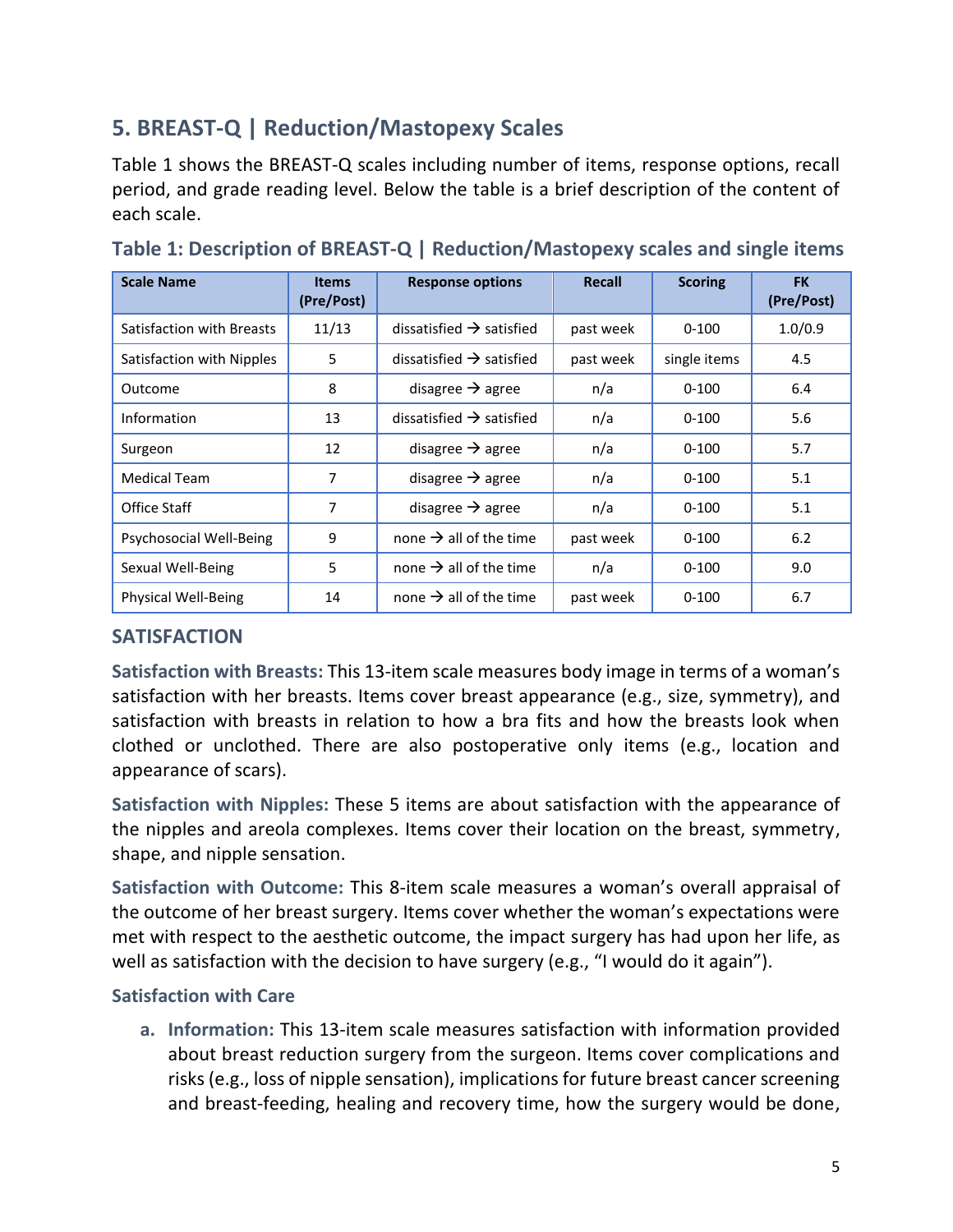and breast appearance (e.g., breast size, scars).

- **b. Surgeon**: This 12-item scale measures satisfaction with the surgeon. Items ask about the surgeon's manner (e.g., professional, reassuring, thorough, sensitive) and communication skills (e.g., easy to talk to). Items also cover the extent to which the patient was involved in the decision-making and her understanding of the process.
- **c. Medical Team**: This 7-item scale measures satisfaction with members of the medical team (other than the surgeon). Items ask whether the staff were professional, knowledgeable, and friendly, as well as how comfortable the woman was made to feel and whether she felt she was treated in a respectful manner.
- **d. Office Staff**: This 7-item scale measures satisfaction with interactions with members of the office staff. Items ask whether staff were professional, knowledgeable, and friendly, as well as how comfortable the woman was made to feel and whether she felt she was treated respectfully.

#### **QUALITY OF LIFE**

**Psychosocial Well-Being:** This 9-item scale measures psychosocial well-being with items that ask about body image (e.g., accepting of body, feeling attractive) and a woman's confidence in social settings. Other items cover emotional health and self-esteem.

**Sexual Well-Being:** This 5-item scale measures sexual well-being and body image with items that ask about feelings of sexual attractiveness when clothed and unclothed, sexual confidence as it relates to one's breasts, and how comfortable or at ease a woman feels during sexual activity.

**Physical Well-Being:** This 14-item scale captures physical problems caused by breast size, including pain (e.g., breast, shoulder, back, neck), energy level, rashes, and sleeping problems. There are also questions asking about activity limitations and balance.

## <span id="page-6-0"></span>**6. Administration of the BREAST-Q**

Each BREAST-Q scale is designed to function independently. Therefore, patients and research participants can be asked to complete a subset of scales. The BREAST-Q's modular structure makes it possible for you to use only the most relevant scales for your patient population or research study. The BREAST-Q scales are designed for patients to complete on their own (self-report). Each scale takes only a few minutes to complete. Instructions are given at the beginning of each scale. Each scale takes 1-4 minutes to complete and an entire BREAST-Q module can be completed in about 10-15 minutes. Women may complete the preoperative scales at any time prior to surgery (baseline assessment) and the postoperative scales at any time point after surgery (follow-up data). The BREAST-Q may also be administered at a single time point as in a cross-sectional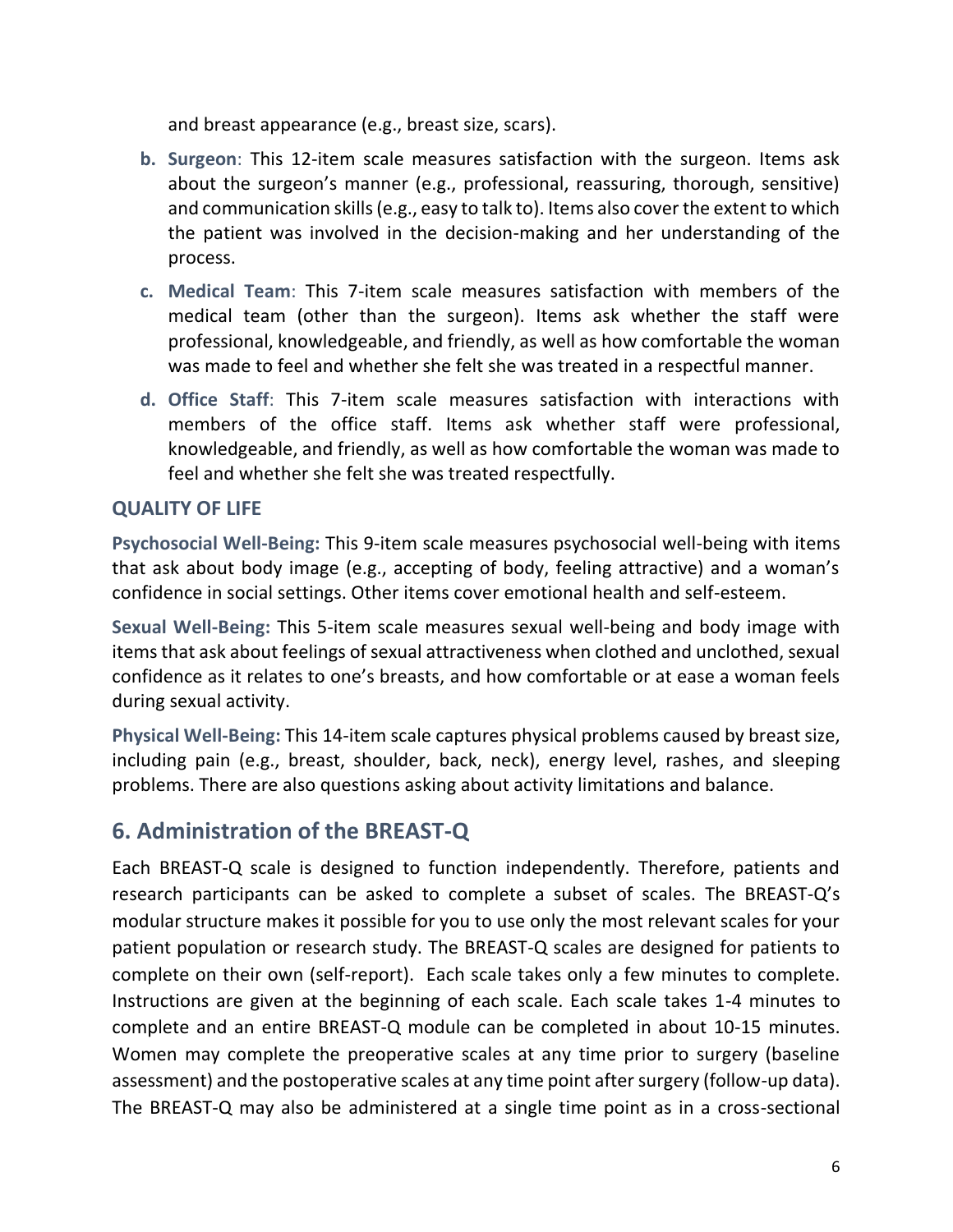survey. Each researcher or clinician may decide the time points at which they would like to administer the scales.

The BREAST-Q has been tested using two modes of data collection, i.e., online data collection (Research Electronic Data Capture System) and paper-and-pencil [3,5,6]. You may use the paper and pencil format or create an online version for ease of administration in non-profit academic research (e.g., REDCap) and in clinical care (e.g., hospital EMR such as Epic). If you plan to have an ePRO company capture and manage BREAST-Q data collection, the ePRO company may need a license. If you have BREAST-Q scales converted into an electronic format and require an e-conversion review and certificate, please email [qportfolioteam@gmail.com.](mailto:qportfolioteam@gmail.com)

## <span id="page-7-0"></span>**7. Scoring the BREAST-Q Version 1.0**

#### To score BREAST-Q Version 1.0, go to:

<https://qportfolio.org/breast-q/reductionmastopexy/>

Download the zip folder that contains four files that you will need to score your data: BREAST-Q QSCORE Manual; QScore 1.6 software; preop Excel template file, and postop Excel template file.

## <span id="page-7-1"></span>**8. Scoring the BREAST-Q Version 2.0**

There is no overall or total BREAST-Q score, only scores for each independently functioning scale. The Satisfaction with Breasts scale includes the preoperative items in addition to items that address unique postoperative issues (e.g., scars). The preoperative and postoperative scales are linked psychometrically to measure change.

To score a scale, the raw scores for the set of items in a scale are added together to produce a total raw score. If missing data is less than 50% of the scale's items, the withinperson mean for the completed items can be imputed for the missing items prior to computing a total raw score. As necessary, the imputed raw score for each item should be rounded to an integer. Then the items can be summed to produce a total scale raw score. Once a total raw score for the scale is computed, the Conversion Table can be used to convert the raw score into a score that ranges from 0 (worst) to 100 (best). The conversion, which linearizes the scores, is based on the findings from the Rasch analysis. Higher scores for BREAST-Q scales reflect a better outcome. The raw data need to be scored as shown in the box below. The Conversion Tables for changing raw scores into 0 to 100 scores are available after a license agreement is signed.

To score stand-alone items, the raw score can be used to provide descriptive information about the patient or sample. There is no Conversion Table for the stand-alone items.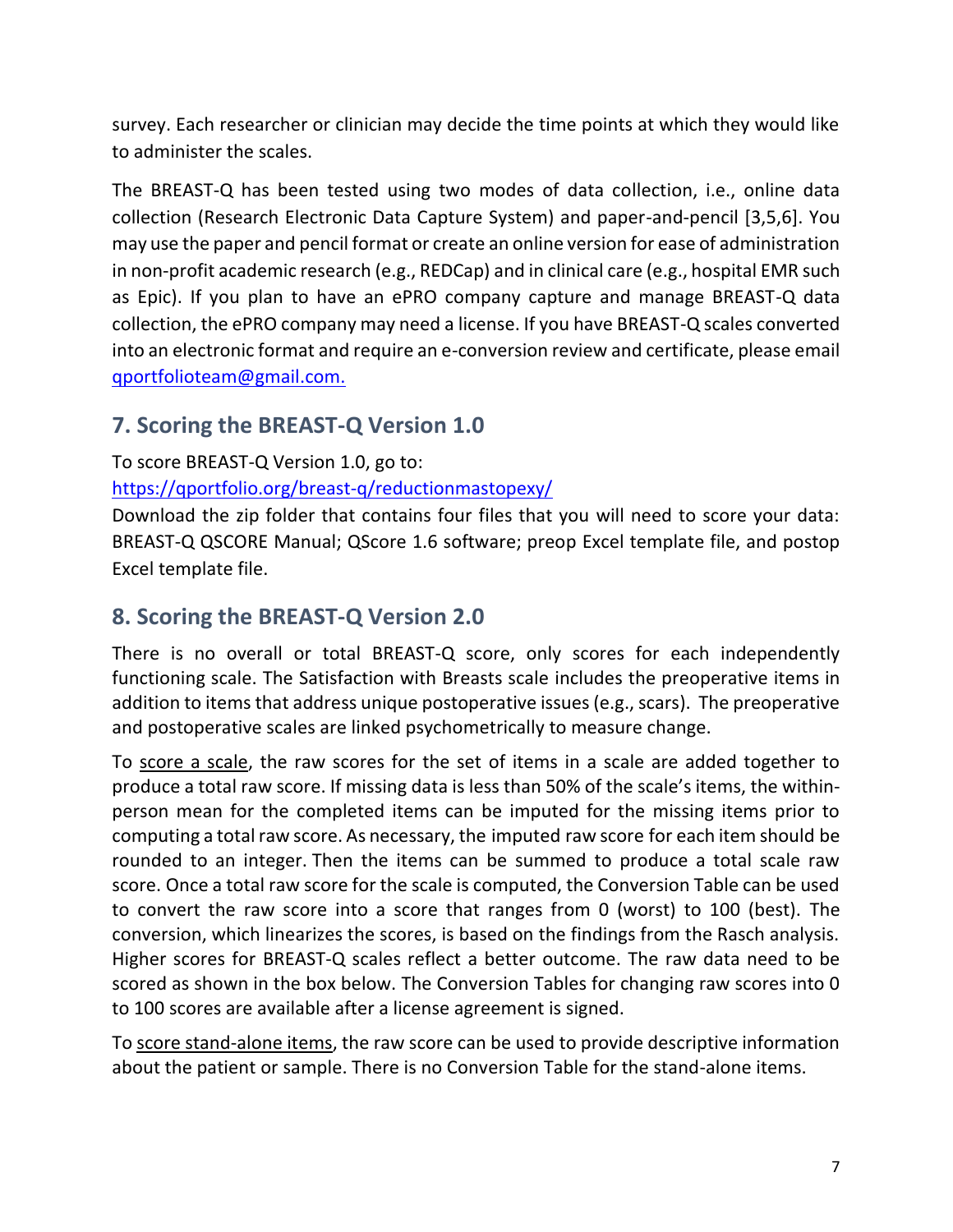## **RAW SCORES FOR SCALE ITEMS**

For scales that measure satisfaction, the raw data needs to be scored as follows: "Very dissatisfied" = 1; "Somewhat dissatisfied" = 2; "Somewhat satisfied" = 3; "Very satisfied" = 4. This includes the following scales: Satisfaction with Breasts and Information.

For scales that measure agree/disagree, the raw data needs to be scored as follows: "Definitely disagree" = 1; "Somewhat disagree" = 2; "Somewhat agree" = 3; "Definitely agree" = 4. This includes the following scales: Surgeon, Medical Team, and Office Staff.

The one exception is Outcome, which needs to be scored as follows: "Disagree" = 1; "Somewhat agree" =  $2$ ; "Definitely agree" =  $3$ 

For scales that measure amount of time, the raw data needs to be scored as follows: "None of the time" = 1; "A little of the time" = 2; "Some of the time" = 3; "Most of the time" = 4; "All of the time" = 5. This includes the following scales: Psychosocial and Sexual Well-being.

The one exception is Physical Well-being, which needs to be scored as follows: "All of the time" = 1; "Some of the time" = 2; "None of the time" = 3.

## <span id="page-8-0"></span>**9. Conditions of Use**

Memorial Sloan Kettering Cancer Center and the University of British Columbia hold the copyright of the BREAST-Q | Reduction/Mastopexy and all of its translations (past, ongoing, and future). To avoid any copyright infringement, a copyright notice shall be included on the original questionnaire and all its derivatives (including, but not limited to translations) as follows:

"BREAST-Q VERSION 2.0 © 2017 Memorial Sloan Kettering Cancer Center and The University of British Columbia. All rights reserved."

Use of the BREAST-Q requires completion of a licensing agreement. The use of the BREAST-Q and its modules in non-profit academic research and in clinical care is free of charge. Non-profit users can access and license the BREAST-Q Version 2.0 using the following link:

<https://fhspeds.mcmaster.ca/pedsCapOne/surveys/?s=WTNMDPJRC7>

The use of the BREAST-Q by 'for-profit' organizations (e.g., pharmaceutical companies, contract research organizations, ePRO companies) is subject to a licensing fee. For questions regarding fees to be paid by 'for-profit organizations', please contact: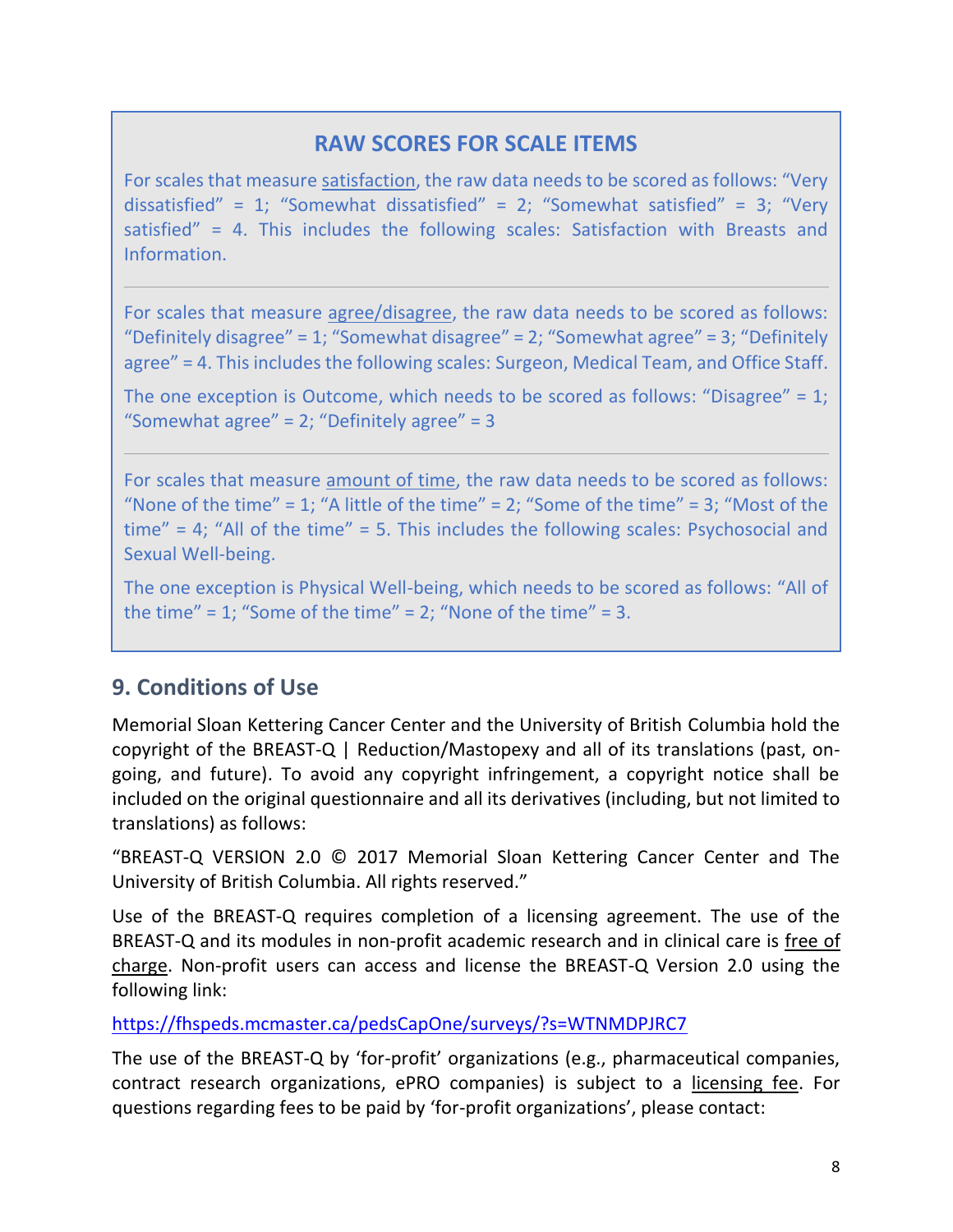Britney A. Gardner Licensing & Contract Associate Office of Technology Development Memorial Sloan Kettering Cancer Center 1275 York Ave, New York, NY 10065

[gardnerb@mskcc.org](mailto:gardnerb@mskcc.org)

#### **PLEASE NOTE**

**When you sign a BREAST-Q license, you agree to the following terms:**

- **You will not modify, adapt or create another derivative work from the BREAST-Q**
- **You will not sell, sublicense, rent, loan or transfer the BREAST-Q to anyone**
- **You will not reproduce any BREAST-Q scales in publications or other materials**
- **You will not translate the BREAST-Q without permission from our team**

For questions regarding study design and optimal use of BREAST-Q scales, please contact:

Andrea Pusic, MD, MHS, FACS, FRCSC Brigham and Women's Hospital 75 Francis St. Boston, MA 02115 [apusic@bwh.harvard.edu](mailto:apusic@bwh.harvard.edu)

#### <span id="page-9-0"></span>**10. Frequently Asked Questions**

#### *What is the difference between BREAST-Q Version 1.0 and 2.0?*

BREAST-Q Version 1.0 was published in 2009 and Version 2.0 was published in 2017. **Appendix 1** shows the minor modifications made. Version 2.0 was tested in a much larger sample and the scores derived for the two versions are comparable.

#### *Do I have to use all the scales?*

Each scale functions independently; therefore, patients can be asked to complete one or more scales. It is not necessary for a patient to complete all of the scales as there is no overall or total BREAST-Q score. A researcher or clinician may, therefore, select a subset of scales depending on the particular purpose of the study or use.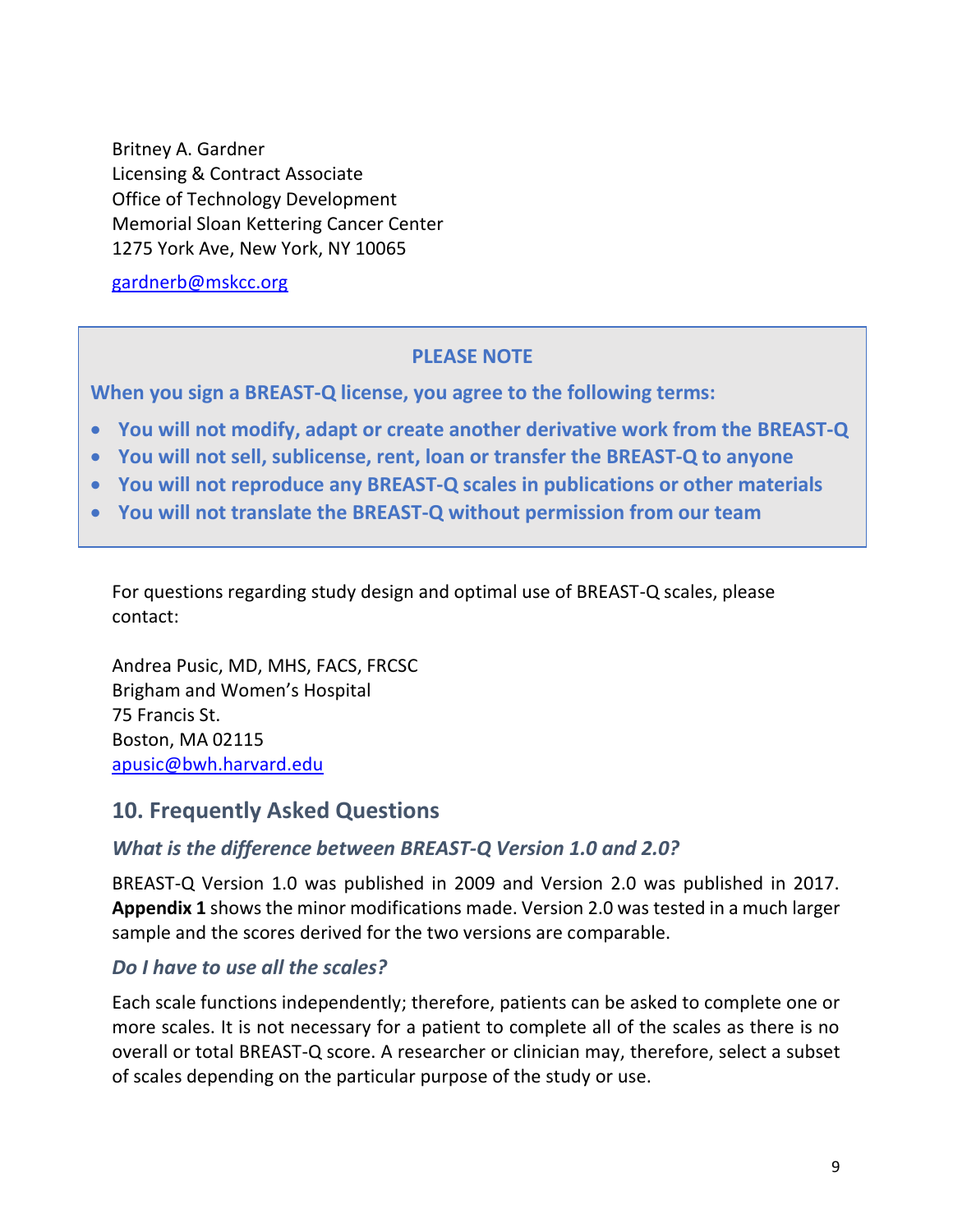### *Can I delete or add or change any items or response options of the BREAST-Q?*

You cannot delete or add or change the wording of any items or response options of the BREAST-Q**.** Any modification to the content of the BREAST-Q is prohibited under copyright laws. Also, making any changes to BREAST-Q scales would invalidate their psychometric properties.

### *Can I reproduce BREAST -Q scales in a publication or other public document (e.g., PhD thesis)?*

According to the license agreement, you cannot reproduce the content of BREAST-Q scales verbatim in a publication. However, it is possible to show shortened versions of items. The short forms of items that can be used in a publication are shown in Table 2 below.

#### *Which module do I use for oncoplastic procedures?*

For oncoplastic surgery procedures, the BREAST-Q Reduction/Mastopexy module and the BCT module are recommended, depending on the exact nature of the procedure (i.e., for oncoplastic breast reduction, use Reduction module; for oncoplastic lumpectomy/glandular remodeling, use the BCT module).

#### *Can I translate the BREAST-Q into a new language?*

Yes, with permission, you can translate the BREAST-Q into different languages. Before starting a translation, check our translations list on [www.qportfolio.org](http://www.qportfolio.org/) to see if there is a translation in the language you need. If there is not a translation in the language you need, you will need to obtain permission from our team, sign a translation licensing agreement, and receive information on the method you need to follow. Email us at [qportfolioteam@gmail.com](mailto:qportfolioteam@gmail.com) for more information. Please note that the developers of the BREAST-Q own the copyright of all translations of the BREAST-Q.

#### *Are there specific time points when patients complete the scales?*

A researcher or clinician can decide the time points they would like to administer the scales.

#### *Does it cost money to use the BREAST-Q?*

Use of BREAST-Q scales is free for non-profit users, including use by hospitals. For-profit users should contact Memorial Sloan Kettering Cancer Centre for information about fees [\(gardnerb@mskcc.org\)](mailto:gardnerb@mskcc.org).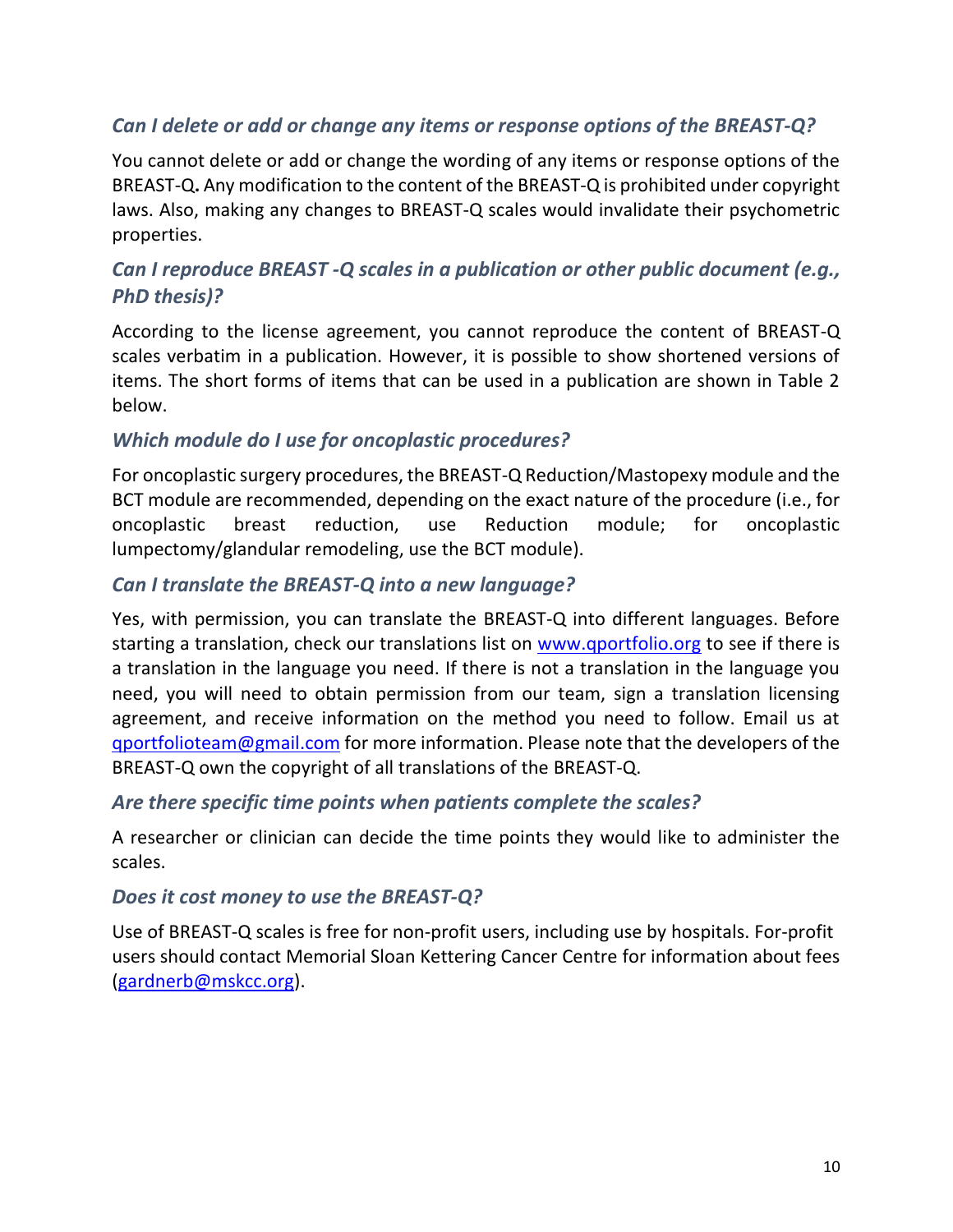| <b>PSYCHOSOCIAL</b>     | mirror                   | size expect                   |  |
|-------------------------|--------------------------|-------------------------------|--|
| confident social        | hang                     | loss blood supply             |  |
| equal worth             | normal                   | incisions                     |  |
| good                    | mirror unclothed         | expect look                   |  |
| self-assured            | <b>BREASTS (POST-OP)</b> | scars                         |  |
| confident in clothes    | in clothes               | screening                     |  |
| accepting               | matches body             | help scarring                 |  |
| appearance matches      | size                     | breast-feeding                |  |
| confident body          | shape bra                | <b>SURGEON (POST-OP)</b>      |  |
| attractive              | equal                    | professional                  |  |
| <b>SEXUAL</b>           | bras fit                 | confidence                    |  |
| comfortable             | shape not wearing bra    | involved you                  |  |
| confident               | mirror                   | reassuring                    |  |
| satisfied               | hang                     | answered                      |  |
| attractive              | normal                   | comfortable                   |  |
| sexy                    | location scars           | thorough                      |  |
| <b>PHYSICAL</b>         | scars look               | talk to                       |  |
| headaches               | mirror unclothed         | understood                    |  |
| pain breast             | NIPPLES (POST-OP)        | sensitive                     |  |
| energy                  | high low                 | made time                     |  |
| difficulty activities   | lined up                 | available                     |  |
| unbalanced              | shape                    | <b>MEDICAL TEAM (POST-OP)</b> |  |
| shoulder pain           | look                     | professional                  |  |
| sleeping                | sensation                | respect                       |  |
| neck pain               | <b>OUTCOME (POST-OP)</b> | knowledgeable                 |  |
| gouges bra              | right decision           | friendly                      |  |
| uncomfortable           | encourage others         | comfortable                   |  |
| rashes                  | do it again              | thorough                      |  |
| back pain               | positive                 | made time                     |  |
| arm pain                | changed life             | <b>OFFICE STAFF (POST-OP)</b> |  |
| hands                   | no regrets               | professional                  |  |
| <b>BREASTS (PRE-OP)</b> | matched expectations     | respect                       |  |
| in clothes              | as planned               | knowledgeable                 |  |
| matches body            | <b>INFO (POST-OP)</b>    | friendly                      |  |
| size                    |                          |                               |  |
|                         | how surgery              | comfortable                   |  |
| shape bra               | complications            | thorough                      |  |
| equal                   | recovery                 | made time                     |  |
| bras fit                | choose size              |                               |  |

## **Table 2: Shortened items for BREAST-Q scales to use in a publication**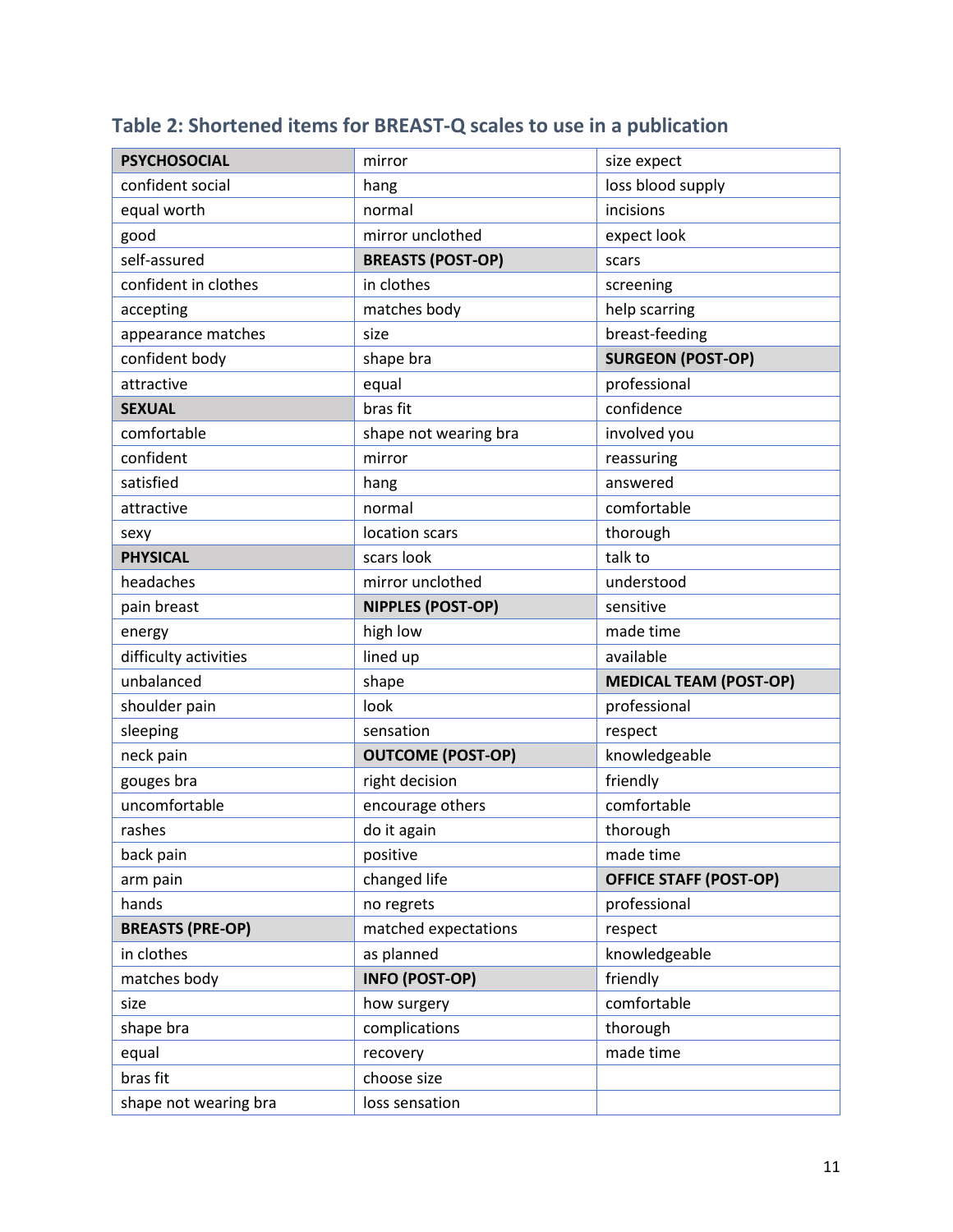## <span id="page-12-0"></span>**11. Acknowledgements**

The development of BREAST-Q modules was generously funded by grants from the University of British Columbia (2003), the Plastic Surgery Foundation (2004, 2006), National Institutes of Health (2007, R03 Research Grant CA128476-01), and Canadian Cancer Society (ADD).

## <span id="page-12-1"></span>**12. Publications Related to BREAST-Q Development and Validation**

- 1. Pusic AL, Chen CM, Cano S, Klassen A, McCarthy C, Collins ED, Cordeiro PG. Measuring quality of life in cosmetic and reconstructive breast surgery: a systematic review of patient-reported outcomes instruments. Plast Reconstr Surg. 2007 Sep;120(4):823-37.
- 2. Klassen A, Pusic AL, Scott A, Klok J, Cano S. Satisfaction and quality of life in women who undergo breast surgery: A qualitative study. BMC Womens Health. 2009 May 1;9:11.
- 3. Pusic AL, Klassen A, Scott A, Klok J, Cordeiro PG, Cano SJ. Development of a New Patient Reported Outcome Measure for Breast Surgery: The BREAST-Q©. Plast Reconstr Surg. 2009 Aug;124(2):345- 53.
- 4. Cano SJ, Klassen AF, Scott AM, Cordeiro PG, Pusic AL. The BREAST-Q: Further Validation in Independent Clinical Samples. Plast Reconstr Surg. 2012 Feb;129(2):293- 302.
- 5. Mundy LR, Homa K, Klassen AF, Pusic AL, Kerrigan CL. Understanding the health burden of macromastia: normative data for the BREAST-Q Reduction module. Plast Reconstr Surg. 2017 Apr;139(4):846e-853e.
- 6. Fuzesi S, Cano SJ, Klassen AF, Atisha D, Pusic AL. Validation of the electronic version of the BREAST-Q in the army of women study. Breast. 2017 June; 33:44-49.